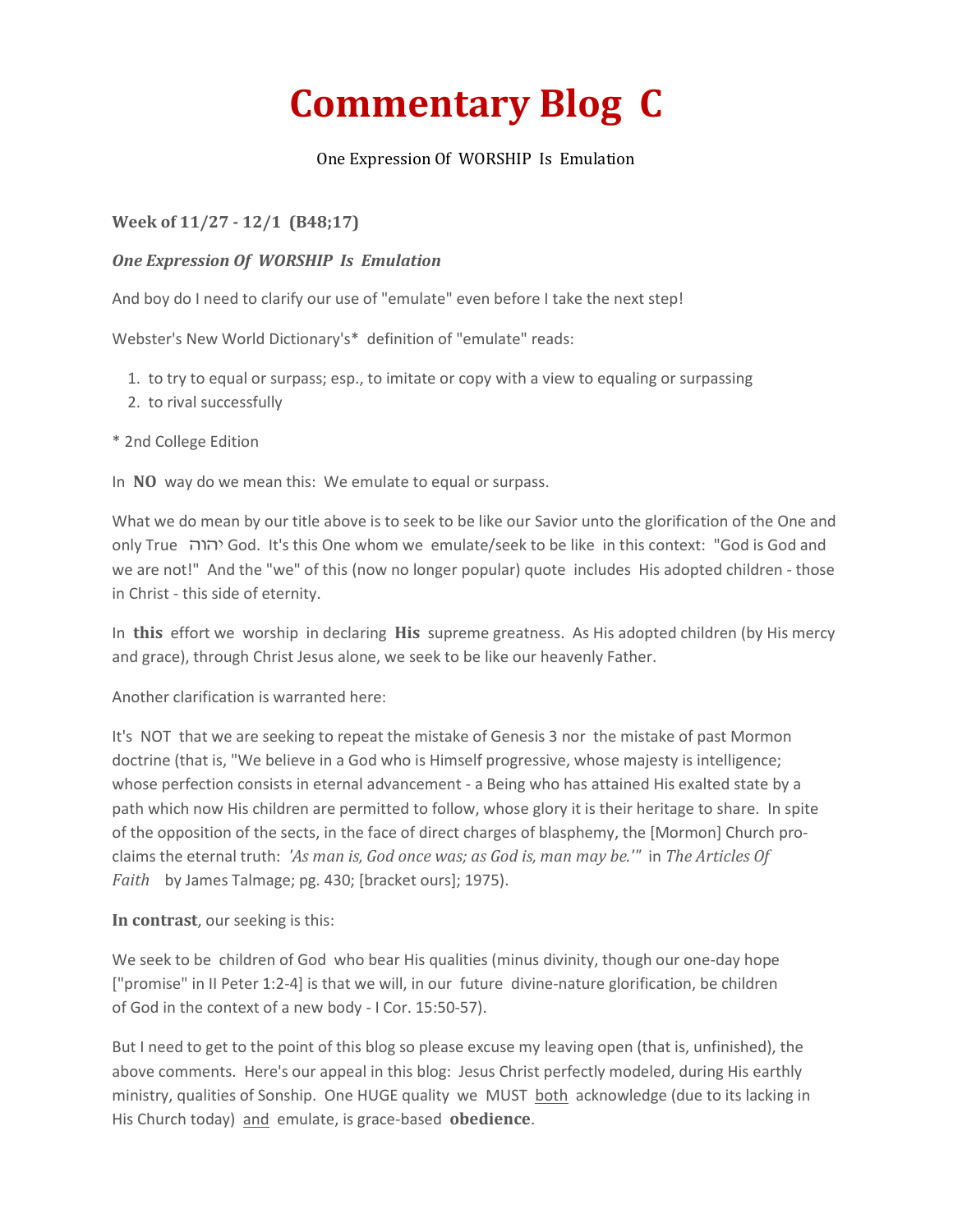Jesus Christ, the Son of God, OBEYED His Father. Read about this by reading through the Gospel of John - the revelation is awesome IF we could allow it to produce in us, *corrective* fruit.

In like manner, as we seek to emulate (to be like) our Lord Jesus, we OBEY our Father.

In this we **love** Him - John 14 - 16.

This is NOT duty-driven human work which seeks justification before God but is the ongoing grace of God in our lives as we take steps **after** new birth, steps tied to James 2:24's "justified by works." You see, we are born spiritually and then, obviously, we move forward to live out our new lives **in Christ** (John 3:16-21).

Good works (e.g., "Be holy as I am holy" is both positional and active in expression) **in Christ** - as we abide in the Vine (John 15) and walk under the influence of His Spirit (Gal. 5) - graciously allow us to DO "good deeds" which are pleasing to Him because they are done in God, NOT by unregenerate humanity.

So let's *seek His Kingdom first* as He has so Counseled. This is okay before God, dear Church; it's NOT a "works' salvation" **sin** as some of the unbiblical *free grace* folks accuse us of promoting!

Let's emulate our LORD Jesus and **obey** in the power of the Holy Spirit of God as the Word of God clearly calls us to do.

In this, we lovingly **worship!** God be praised.

"As the Father loved Me, I also have loved you; abide in My love. If you keep My commandments, you will abide in My love, just as I kept My Father's commandments and abide in His love." (Jesus Christ as recorded in John 15:9, 10; NKJV)

In conclusion, please recall one general universal God-sanctioned mandate: Let's respect God and obey Him. Yes, "let us hear the conclusion of the whole matter: Fear God and keep His commandments, for this is man's all. For God will bring every work into judgment, including every secret thing, whether good or evil." (Ecc. 12:13, 14; NKJV)

Let's OBEY our LORD - the LORD of lords and KING of kings – and heed His Counsel (in addition to His Counsel in Rev. 2 & 3 and elsewhere).

"Here is a call for endurance of the saints, those who keep the commandments of God and their faith in Jesus." (Rev. 14:12 ; ESV)

"Here is the patience of the saints; here *are* those who keep the commandments of God and the faith of Jesus." (Rev. 14:12 ; NKJV)

"Behold, I am coming soon, bringing my recompense with me, to repay everyone for what he has done. I am the Alpha and the Omega, the first and the last, the beginning and the end. Blessed